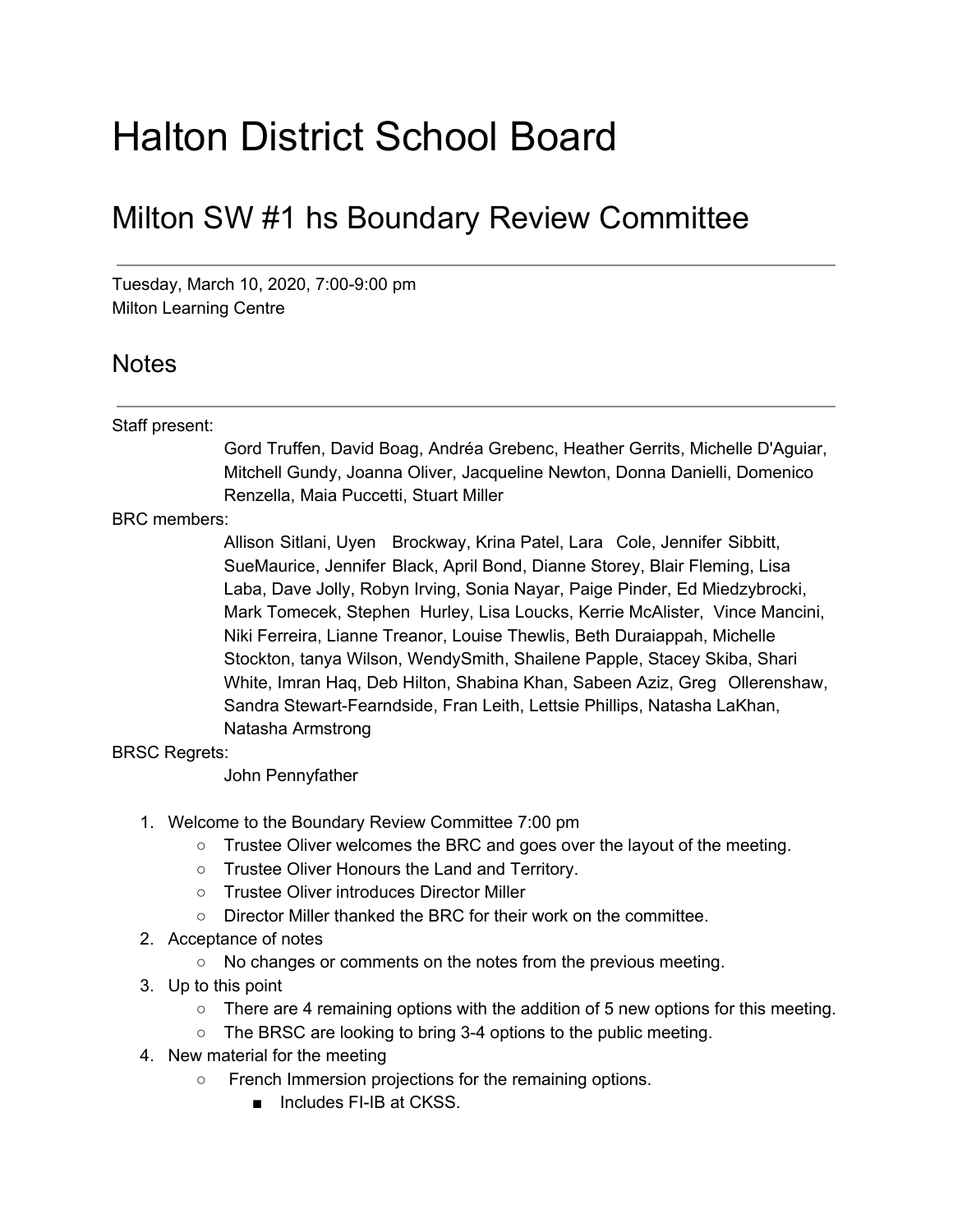- 5. New Options
	- Option 6b
		- Kilbride PS is a unified cohort along with Martin Street PS and Anne J. MacArthur PS.
		- Viola Desmond PS will be split.
	- Option 6c
		- Anne J. MacArthur PS remains at Milton District HS.
	- Option 9b
		- Anne J. MacArthur PS has a unified cohort (English) going to Milton SW #1 hs.
		- Derry Road is a dividing line.
		- West of Regional Road 25 may be bussed.
	- Option 10
		- English boundary is the same as 9b.
		- French Immersion at Anne J. MacArthur PS, P.L. Robertson PS and Viola Desmond PS west of 16 Mile Creek attends Milton District HS.
		- Tiger Jeet Singh PS, Irma Coulson PS will attend Craig Kielburger SS.
	- Option 10b
		- Viola Desmond PS east of C.N.R. tracks go to Craig Kielburger SS for French Immersion.
		- Anne J. MacArthur PS and P.L. Robertson French Immersion goes to Milton District HS.
- 6. Options and Maps
	- What options do you feel have promise?
	- What can you offer to make options better?
	- What options can you NOT live with? Why?
	- What did we miss (e.g., alternate options)?
- 7. BRC discussion 7:20 8:15 pm.
- 8. Result from discussion
	- Options to remove:
		- Option 1c
		- Option 6c
		- Option 7b
			- Being aware of our carbon footprint and risk of the IB program.
		- Option 9
		- Option 10
			- Worried about enrolment at M.D.H.S.
		- Option 10b
	- Remaining options:
		- Option 5b
		- Option 6b
		- Option 9b
- 9. Open House March 26, 2020 7:00pm Milton Innovation Centre